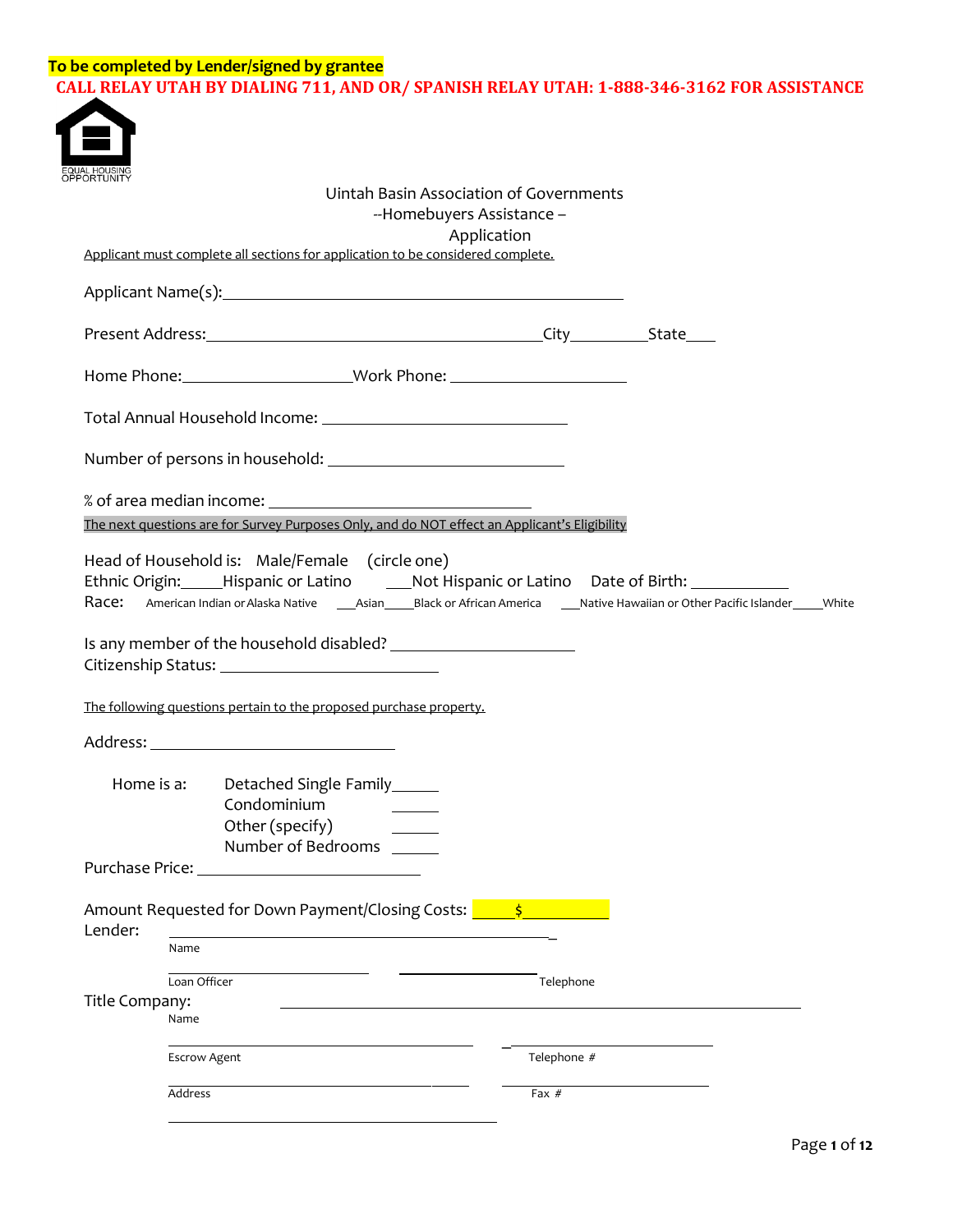Copy of Real Estate Purchase Agreement Copy of Previous Year's Tax Return Down Payment Affidavit

In order to process this application, the Social Security #'s for **ALL** persons living in the household must be provided:

| <b>NAME</b> | <b>SOCIAL SECURITY #</b> |
|-------------|--------------------------|
|             |                          |
|             |                          |
|             |                          |
|             |                          |
|             |                          |
|             |                          |
|             |                          |

I hereby apply for Uintah Basin Association of Governments – Down Payment Assistance – Loan/Grant. I agree to comply with all terms and conditions of the Uintah Basin Association of Governments – Down Payment Assistance. I have never participated in the down payment assistance program I understand that failure to comply with any condition, or the submission of false or misleading information may result in rejection of this application. I also understand that I am not hereby committed to buy the above mentioned property.

| Signed: | — _ <b>_</b> __<br>'ם דבו |
|---------|---------------------------|
|         |                           |

Signed: Date: